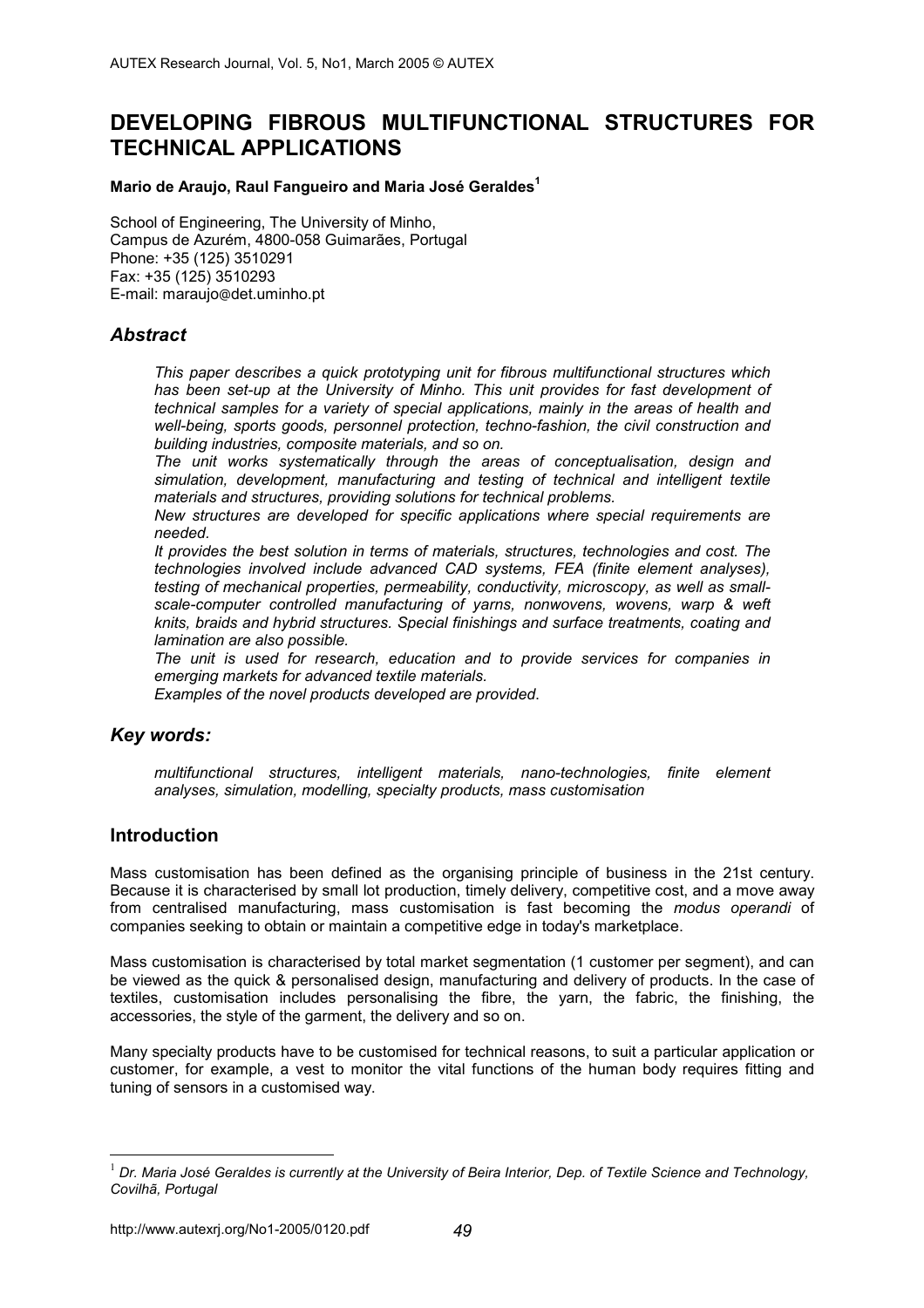The rapid prototyping of fibrous multifunctional structures is viewed as a model for customising specialty products for technical applications, that is, making samples. It may, of course, also be used for the development of advanced fashion products (techno-fashion).

The technologies involved include advanced CAD systems, FEA (finite element analyses), testing of mechanical properties, permeability, conductivity and microscopy, as well as small-scale computercontrolled manufacturing of specialty yarns (fancy yarn twister), specialty non-woven fabrics (60 cm wide non-woven line), specialty woven fabrics (two 100 cm wide rapier looms with multiple weft insertion, one of which has an electronic Jacquard and the other a special weft insertion to handle difficult yarns), specialty warp knitted fabrics (a 100-cm wide electronic Raschel machine), specialty weft knitted fabrics (two 120-cm wide electronic Jacquard flat machines with special feeding units to handle difficult yarns), specialty braided fabrics (vertical and horizontal machines) and hybrid structures. Specialty finishings and surface treatments, coating and lamination can also be developed on a small scale.

# **Multifunctional fibrous structures**

The development of multi-functional textile structures and systems may be approached in two ways:

- 1. Developing structures with well-defined geometrical areas, each having a different pre-defined property;
- 2. Developing structures which, on the whole, have an array of different pre-defined properties.

### **Developing functional and multifunctional textile materials**

In textile material science, the approach to developing functional materials can be divided into two areas:

- 1. The development of functional fibres to be used in the fabrication of the textile structures;
- 2. The development of functional finishings to be applied to or embedded in the textile structure.

In each case, the objective is to develop specific properties which will enable these materials to perform a particular task in the final product in a better way.

Examples of these are the development of special intense odours (such as insect repellents, perfumes, etc), anti-bacteria, anti-mildew, water repellents, water proofing, wind proofing, breathability, colour change (for example, thermochromic, photochromic, electrochromic), heat creation and exchange (such as phase change), shape change (for example, shape memory), high strength, high or low stiffness, low density, high electrical conductivity, high thermal insulation, high absorption, high permeability and so on.

Some of these materials may be active or passive. Passive materials' characteristics are quite stable (e.g. Young's modulus). However, in active materials there is a change of characteristics (e.g. colour, heat creation and exchange, electric conductivity) in response to an external agent (such as temperature or a magnetic field).

It should be stressed that a particular material may normally have only one specific but robust functionality. To have a single material that is a "jack-of-all-trades and a master of none" and has all sorts of functionalities does not seem to be the way ahead. However, if a variety of specific functions are desired for the final product, molecular blending, particle blending and fibre blending may be a way to develop multifunctional materials and products for a number of applications.

For other applications, however, other methods are being devised. This is the case of the current work, which follows a different path in the development of multifunctional textile products, i.e. the development of multifunctional textile structures and systems from single-function and multi-function material elements.

#### **Nano-technologies**

There are limits to the classical technologies used to develop textile materials. However, with the advent of nano-technologies (10 $^9$  m), it is possible to create and develop super-materials in which the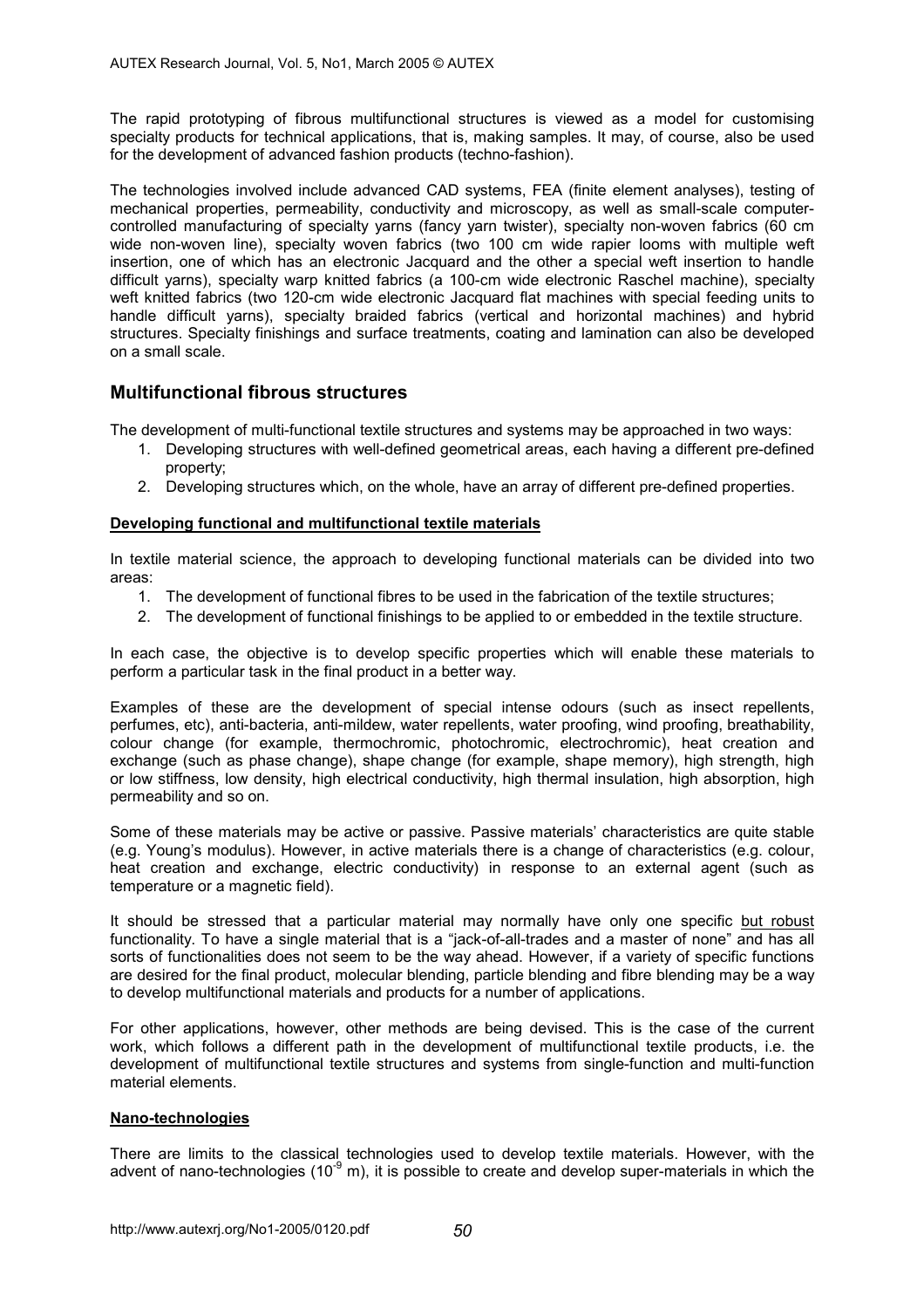performance is many times that of the classical ones (one example is increasing the strength of a rope exponentially whilst decreasing its linear density exponentially). This is done by designing materials at the very essence of matter, that is, the atom and the molecule. With nano-technologies it is becoming possible to extrude nano-fibres and manufacture nano-particles with specific super-properties. These may be used to manufacture extremely strong and extremely light textile structures, as specific properties like the modulus of elasticity of the fibres may be extremely high and the density extremely low. If fibres can be spun to the diameter of a macromolecule, then the axial alignment of the molecule in the fibres can be ideal, and the modulus of elasticity much increased. With such fibres it would be possible to develop super-structures of extremely high strength, stiffness, toughness, permeability and so on at extremely low density. Nano-particles could be embedded to enable super-properties in all types of active materials.

Some of the applications may include multi-functional filters (dust, bacteria, virus), ballistic products, fibre-reinforced composites, surface-modified textiles, membranes for lamination and coatings, medical and well-being textiles, techno-fashion and so on.

### **Developing Multifunctional Fibrous Structures**

The basic concept of developing multi-functional textile structures is one of assembling different types of robust high performance material elements (for example fibres, particles, microcapsules, additives, and so on) in a particular pre-defined way to perform various specific tasks.

The use of yarn and fabric engineering design concepts is essential, together with the most advanced yarn and fabric-forming and -finishing technologies.

Starting with functional materials A, B, C, D, E…..these may be assembled as shown in Figures1 to 4.

As concerns linear multifunctional structures, the possibilities are many. However, some examples of the two fundamental ways of developing them are given below:

- a multifunctional linear structure with a homogeneous effect, as shown in Figure 1;
- a multifunctional linear structure with a localised effect, as shown in Figure 2.



**Figure 1.** Schematic diagram of multifunctional linear structures with a homogeneous effect (shown in cross-sections)

The examples given in Figure 1 may be achieved by twisting and braiding.



**Figure 2.** Schematic diagram of multifunctional linear structures with a localised effect (shown lengthwise)

The examples given in Figure 2 may be achieved by spraying and space printing.

With respect to planar multifunctional structures, there are also two fundamental ways of developing these:

• a multifunctional planar structure with a homogeneous effect or layered structures, as shown in Figure 3: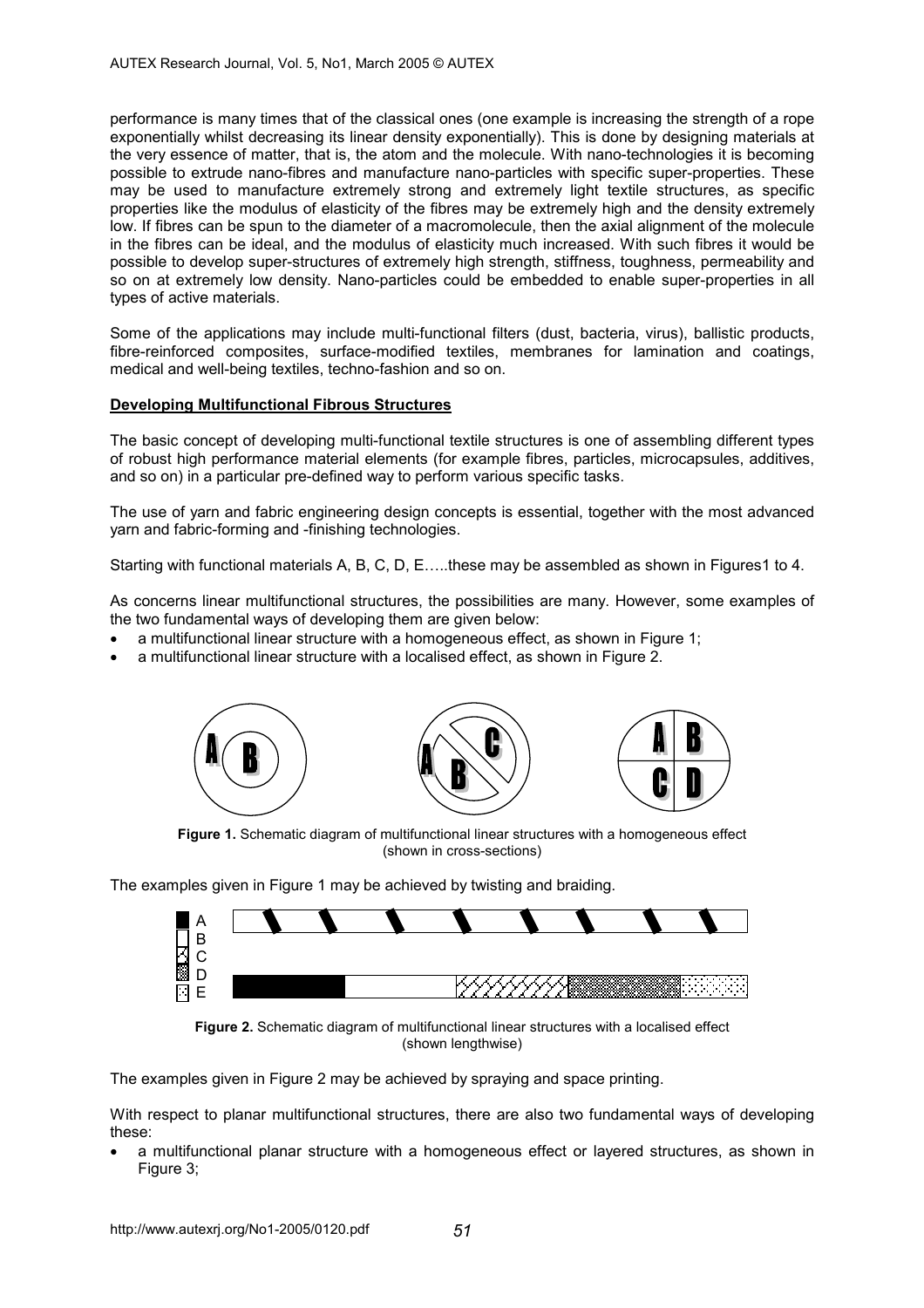• a multifunctional planar structure with a localised effect or patchwork structures, as shown in Figure 4.



**Figure 3.** Schematic diagram of a multifunctional structure with a homogeneous effect or layered structure (shown in cross-section)

The example given in Figure 3 may be achieved by knitting (e.g. plaiting, sandwich fabrics), weaving (e.g. multi-layered, spacer fabrics), non-woven technologies, coating, printing, laminating or combinations of these.



**Figure 4.** Schematic diagram of a multifunctional structure with a localised effect or patchwork structure (technical face shown)

The example shown in Figure 4 may be achieved by knitting (e.g. intarsia, Jacquard), weaving (e.g. interchangeable double fabrics, Jacquard, multiple weft insertion), embroidery, printing, spraying, flocking or combinations of these.

Combinations of the various approaches are also possible.

Depending on the application, the most suitable materials, structures and technologies to achieve the desired result should be selected.

In this context, fabric structure takes on a new dimension, as weaves and stitches have to be studied in the context of combining different functionalities (rather than just colour or pattern). In this way fabrics with novel properties may be developed, whose patterns may take the form of electrical circuits, transistors, resistors, capacitors, sensors, actuators and so on. The scaling down of all these components may be achieved through the development and application of nano-technologies.

#### **Setting up a specification for a health monitoring vest**

The structure being developed for use in apparel for the purpose of monitoring the vital functions of the human body should be comfortable, washable and flexible.

In order to achieve thermo-physiological comfort the structure should keep the body dry, at constant temperature and be able to breath in order to transfer body's excessive moisture. It should be able to support sensors, a display, a CPU, a transponder and a power supply in order to monitor the vital functions of the human body, communicate and be positioned by GPS.

A specially designed three-layered knitted structure could be as follows:

 $1<sup>ST</sup>$  LAYER: an open thick structure made of a hydrophobic fibre to be worn close to the skin, in order to keep the body dry and prevent moisture formation near to the skin of the human body, thus creating discomfort by sweat and thermal stress; an elastomeric fibre should be mixed in a small percentage for snugness:

 $2^{nd}$  LAYER (in the interface 1<sup>st</sup> layer/ 3<sup>rd</sup> layer): sandwiched between the 1<sup>st</sup> and 3<sup>rd</sup> layers is a layer of electrically conductive fibres to conduct electric current from a power supply to the sensors, display unit, CPU and transponder. The sensors and the display unit have micro-antennas for wireless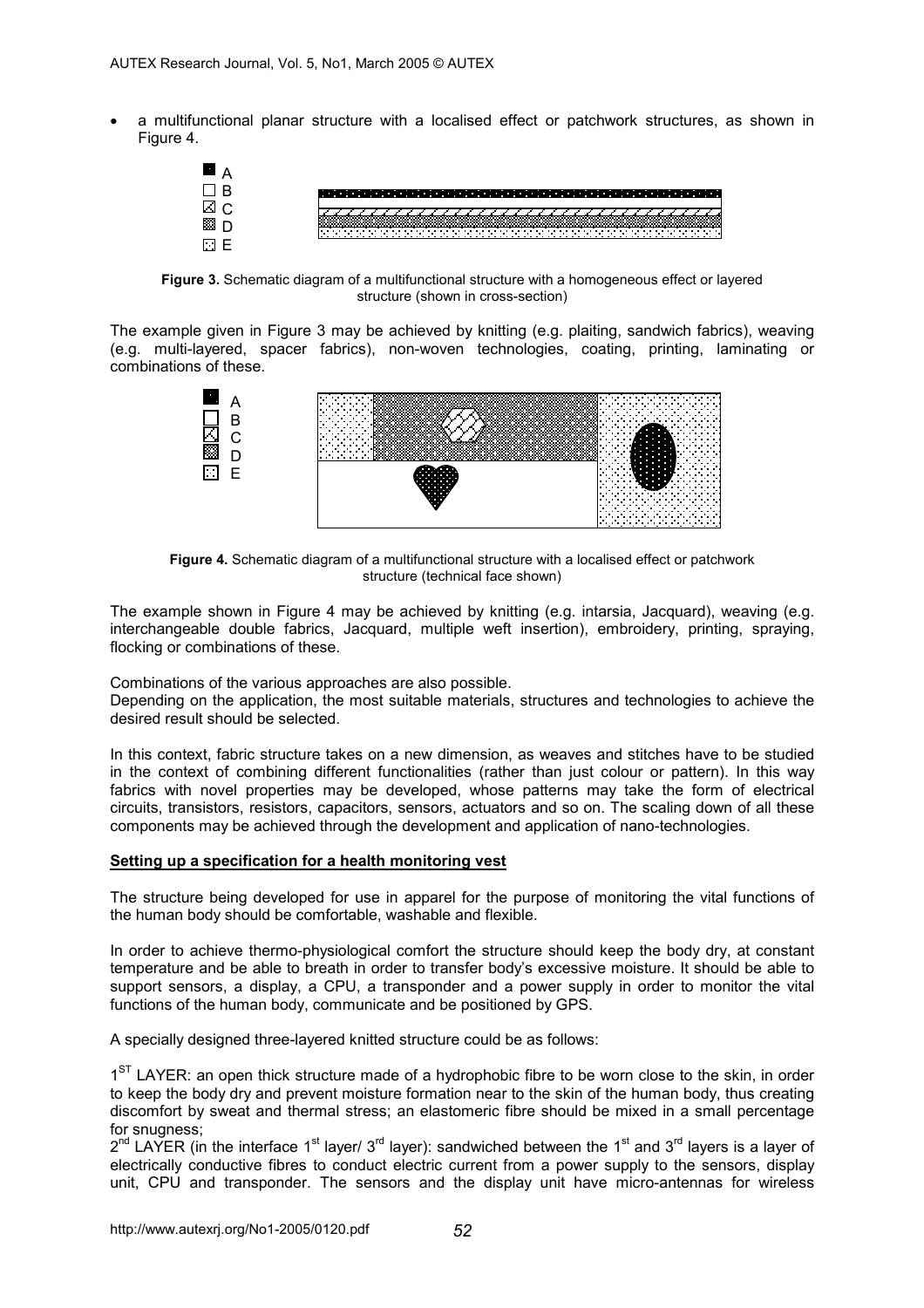communication with the CPU, which also includes a micro-antenna and thus forms a LAN. The signals from the sensors are processed in the CPU, and the measured values are displayed in the display unit and sent by wireless means wherever required. The transponder enables GPS positioning; it should be finished with a micro-encapsulated PCM (phase change material) with a melting point of 28°C in order to create an active thermal barrier between the human body and the atmosphere.

 $3<sup>rd</sup>$  LAYER: a highly hydrophilic fibre to be used away from the skin to absorb body moisture with little contact with the human body; it should be porous for breathability, and anchored by small channels to the 1st layer to help moisture transfer by capillarity.

- 1<sup>st</sup> layer composed by 5% spandex and 95% polypropylene
- $\Box$  $2^{nd}$  layer composed by metal fibres to conduct electric current to embedded electronics + PCM
- K 3<sup>rd</sup> layer composed of highly hydrophilic cotton
- 1 sensors with micro-antenna,
- 2 display with micro-antenna
- 3 transponder
- 4 CPU with micro-antenna
- 5 power supply (ex battery)
- 6 moisture transfer channels



**Figure 5.** Schematic diagram of a multifunctional structure with embedded electronics for health monitoring (cross-section)

Other samples may be developed using different fibres:

- conductive fibres, based on polyaniline and polypyrole (2<sup>nd</sup> layer); or
- fibres with special surface finishing and an odd cross-section to induce wicking  $(3<sup>rd</sup>$  layer).

Figure 6 shows a variety of multi-layered structures produced in a flat-bed knitting machine.



**Figure 6.** Multi-layered sandwich fabrics produced in a flat-bed knitting machine

- (1) Rectangular core structure (connecting layer: rib)
- (2) Triangular core structure (connecting layer: interlock)
- (3) Honeycomb core structure (connecting layer: jersey combined with rib)
- (4) Triple face structure 1 (connecting layers are not alternated)
- (5) Triple face structure 2 (connecting layers are alternated)